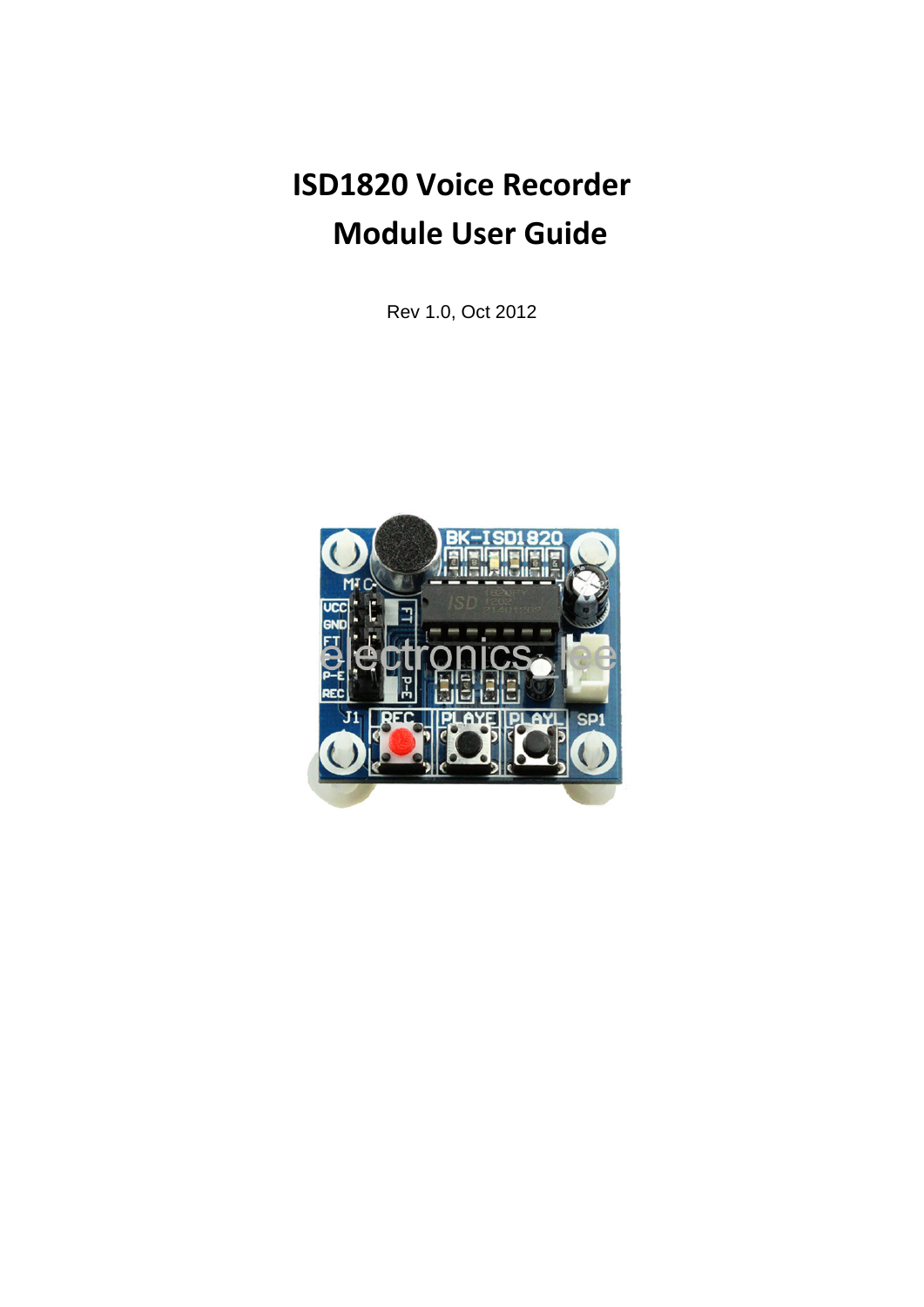#### Table of Contents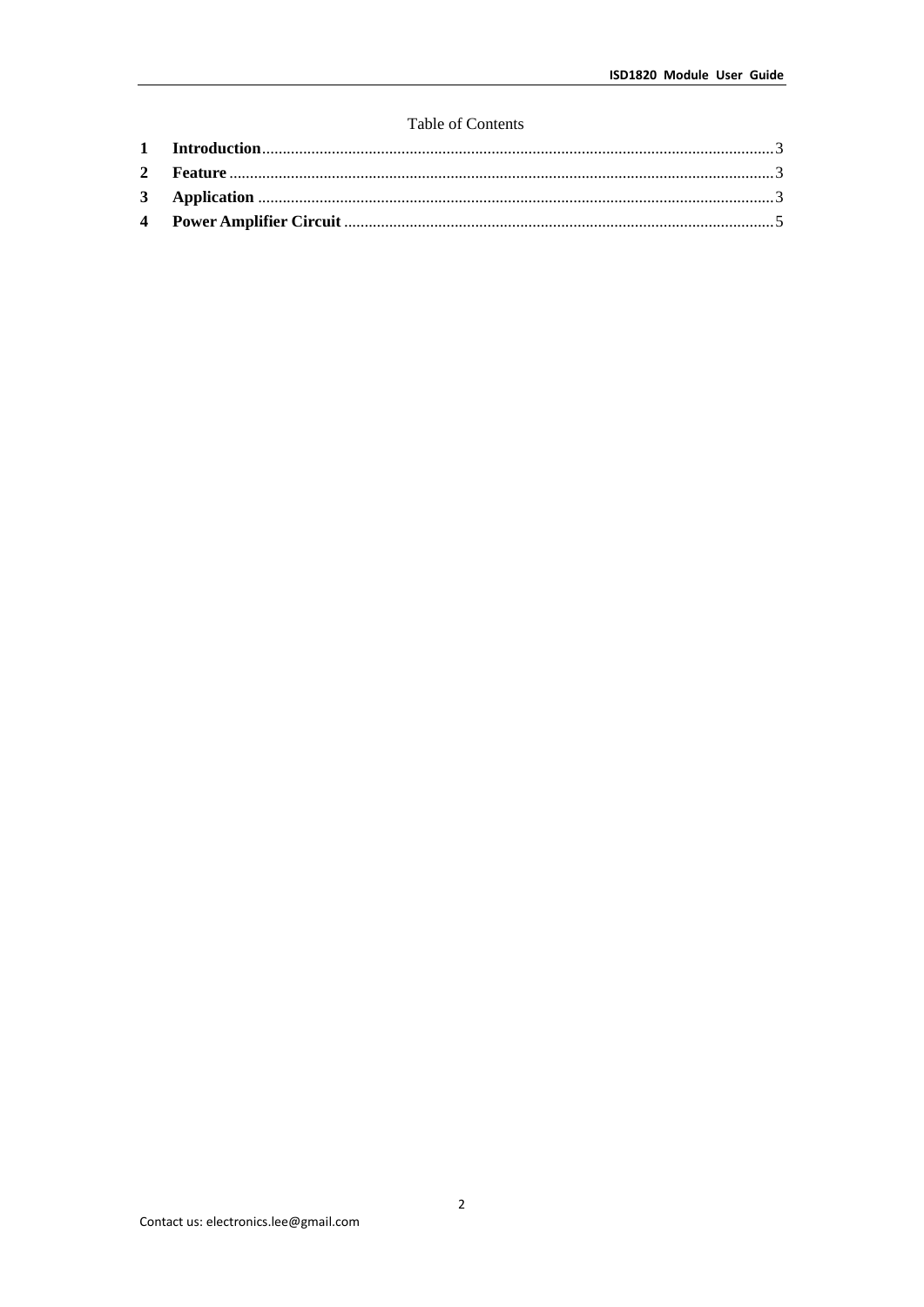## **1 Introduction**

Voice Record Module is base on ISD1820, which a multiple‐message record/playback device. It can offers true single‐chip voice recording, no‐volatile storage, and playback capability for 8 to 20 seconds. The sample is 3.2k and the total 20s for the Recorder.

This module use is very easy which you could direct control by push button on board or by Microcontroller such as Arduino, STM32, ChipKit etc. Frome these, you can easy control record , playback and repeat and so on.

#### **2 Feature**

- ¾ Push‐button interface, playback can be edge or level activated
- ¾ Automatic power‐dwon mode
- ¾ On‐chip 8Ω speaker driver
- $\triangleright$  Signal 3V Power Supply
- $\triangleright$  Can be controlled both manually or by MCU
- $\triangleright$  Sample rate and duration changable by replacing a single resistor
- $\triangleright$  Record up to 20 seconds of audio
- $\triangleright$  Dimensions: 37 x 54 mm

### **3 Application**

Typical schematic list as follows.



If you want change record duration, an external resistor is necessary to select the record duration and sampling frequency, which can range from 8 – 20 seconds (4‐12kHz sampling frequency). The Voice Record Module of our provide default connect 100k resistor by short cap. So the default record duration is 10s.

| <b>ROSC</b>  | Duration   | Sample Rate | Bandwidth |
|--------------|------------|-------------|-----------|
| $80K\Omega$  | 8<br>secs  | 8. 0KHz     | 3. 4KHz   |
| $100K\Omega$ | 10<br>secs | 6. 4KHz     | 2. 6KHz   |
| $120K\Omega$ | 12<br>secs | 5. 3KHz     | 2. 3KHz   |
| $160K\Omega$ | 16<br>secs | 4. OKHz     | 1. 7KHz   |
| $200K\Omega$ | secs<br>20 | 3.2KHz      | 1.3KHz    |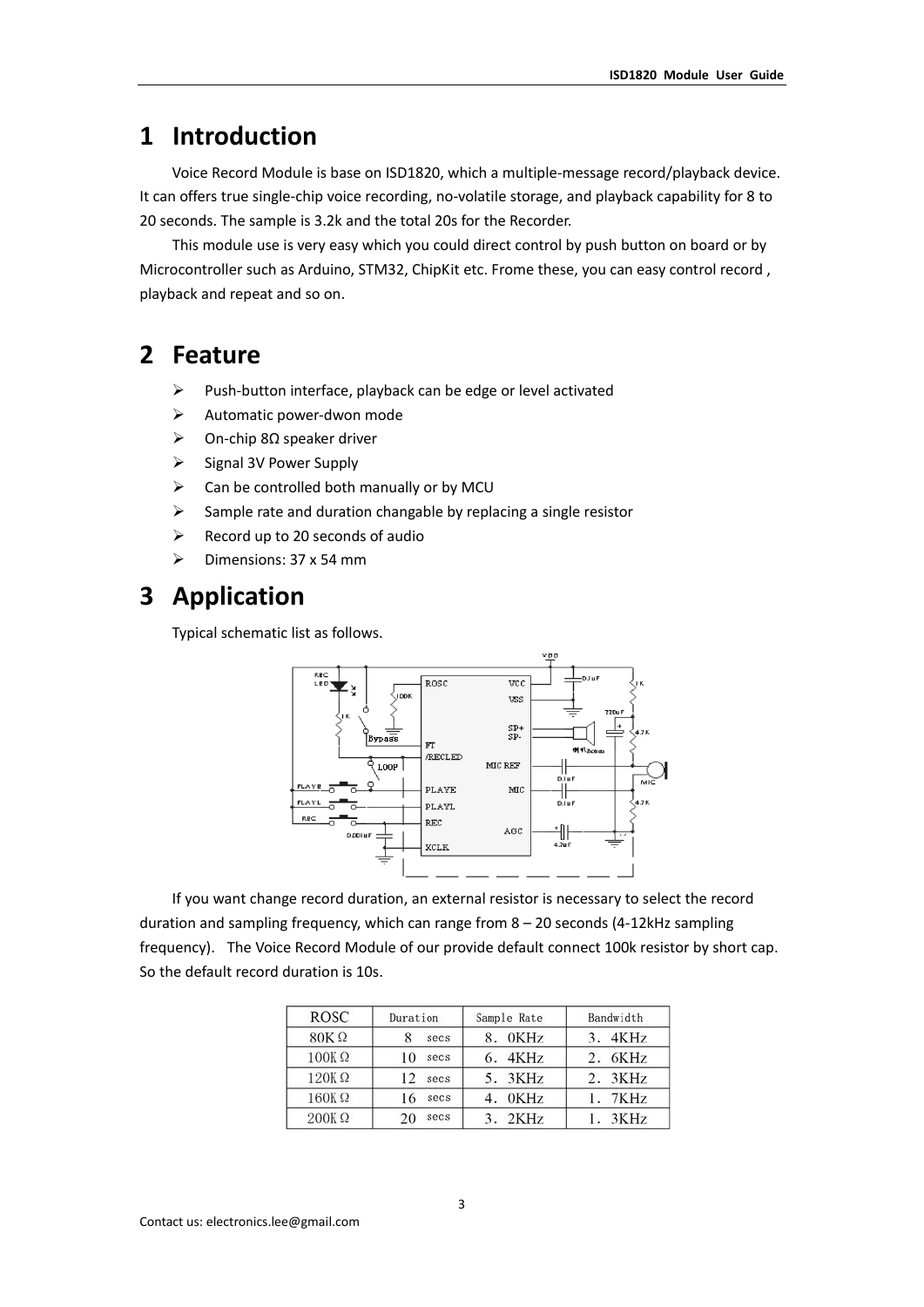

- 1. **VCC** 3.3V power supply
- 2. **GND** Power ground
- 3. **REC** The REC input is an active‐HIGH record signal. The module starts recording whenever REC is HIGH. This pin must remain HIGH for the duration of the recording. REC takes precedence over either playback(PLAYL or PLAYE) signal.
- 4. **PLAYE** Playback, Edge‐activated: When a HIGH‐going transition is detected on continues until an End‐of‐Message (EOM) marker is encountered or the end of the memory space is reached.
- 5. **PLAYL** Playback, Level-activated, when this input pin level transits for LOW to HIGH, a playback cycle is initiated.
- 6. **Speaker Outputs** The SP+ and SP‐ pins provide direct drive for loudspeakers with impedances as low as 8Ω.
- 7. **MIC** Microphone Input, the microphone input transfers its signals to the on‐chip preamplifier.
- 8. **FT** Feed Through: This mode enable the Microphone to drive the speaker directly.
- 9. **P‐E** Play the records endlessly.

#### **Record Operate Guide**

- 1. Push REC button then the RECLED will light and keep push until record end.
- 2. Release the REC button
- 3. Select Playback mode: PLAYE, just need push one time, and will playback all of the record or power down ; PLAYL, you need always push this button until you want to stop playback record or end ; When short P‐E jumper the record will playback time a time until jumper off or power down
- 4. FT mode, when short FT jumper, that means all of you speak to MIC will direct playback to Speaker.